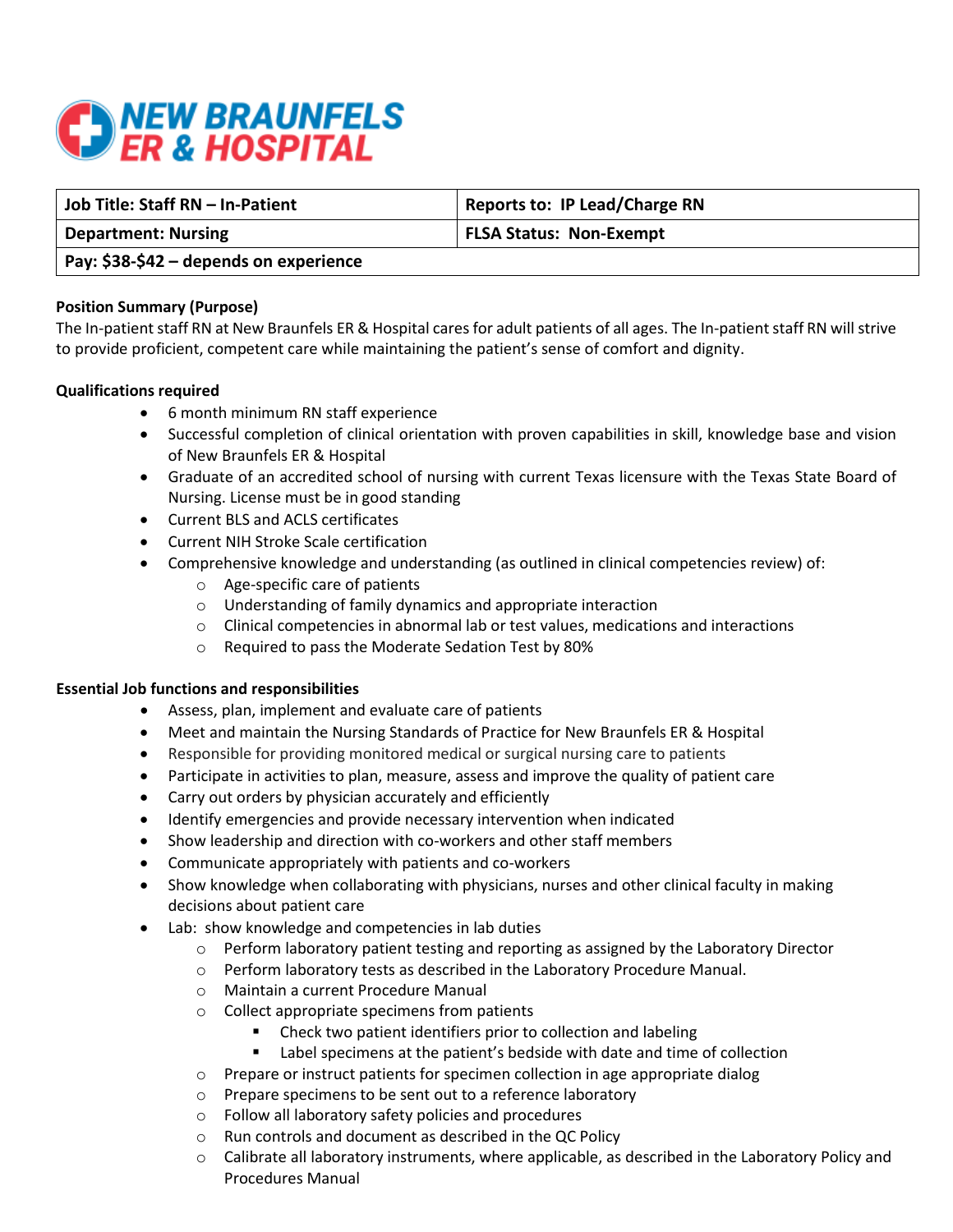- o Maintain all laboratory instruments as indicated by the manufacturers. In the event of instrument failure, follow the manufacturer's trouble-shooting procedures
- o Maintain laboratory safety equipment in proper working order to ensure their effectiveness and maintain personal protection supplies as needed
- o Maintain all laboratory work surfaces; clean and disinfect against potentially infectious material.
- o Maintain all laboratory records as described in the Laboratory Policy and Procedures Manual.
- $\circ$  Make all laboratory records and documents available for inspection by the Laboratory Director, Technical Consultant, or COLA Inspectors
- $\circ$  Order laboratory supplies as needed to ensure that laboratory functions and services will not be interrupted
	- **FILLET Follow all directives in the Laboratory Policy and Procedure Manual.**
- All other duties as assigned

# **Nonessential Job functions**

- Performs other duties as assigned by immediate supervisor/department director.
- Maintain patient care areas with appropriate supplies.
- Assist with patient restraints and maintain precautions; collect, report and document data related to patient needs/emergencies and unusual patient and family behavior.
- Attend staff meetings or other company sponsored or mandated meetings as required.

# **Job Competencies**

- Ability to Navigate/Utilize Electronic Medical Record
- Understand/Comply with Hospital Policy and Procedures.
- Maintains skill level by continuing education, collaborative training with co-workers and physicians and annual skills check offs.

# **Physical Requirements:**

- Constant: Vision (close, distance, color, peripheral, depth and ability to adjust focus); Hearing; Speaking; Use hands to finger, handle or feel objects, tools or controls; Walk; Sit; Balance; Repetitive motions; Using arm, leg and back muscles for extended periods.
- Frequent: Bend, Squat, Twist, Push/Pull up to 20 pounds without assistance; up to 50 with assistance; Lift/Carry up to 20 pounds without assistance; up to 50 pounds with assistance
- Occasional: Climb, Kneel, Crouch, Distinguish Colors, Exposure to noise/high-pitched noise, Exposure to hazards, allergens, toxins/chemicals/detergents/radiation
- Rarely: Exposure to potential electric shock; Work in confined area
- Other: Must be able to wear personal protective equipment, including gloves, gowns, goggles, masks.
- Potential exposure to communicable disease.
- Potential for cuts and bruises.

# **Work environment:**

• OSHA Category I: Normal routine involves exposure to blood, bodily fluid or tissue and as part of their employment.

The employee is expected to adhere to all company policies and procedures while employed at New Braunfels ER & Hospital. The above statements reflect an accurate representation of the position but other duties may be assigned and job descriptions may be changed at any time.